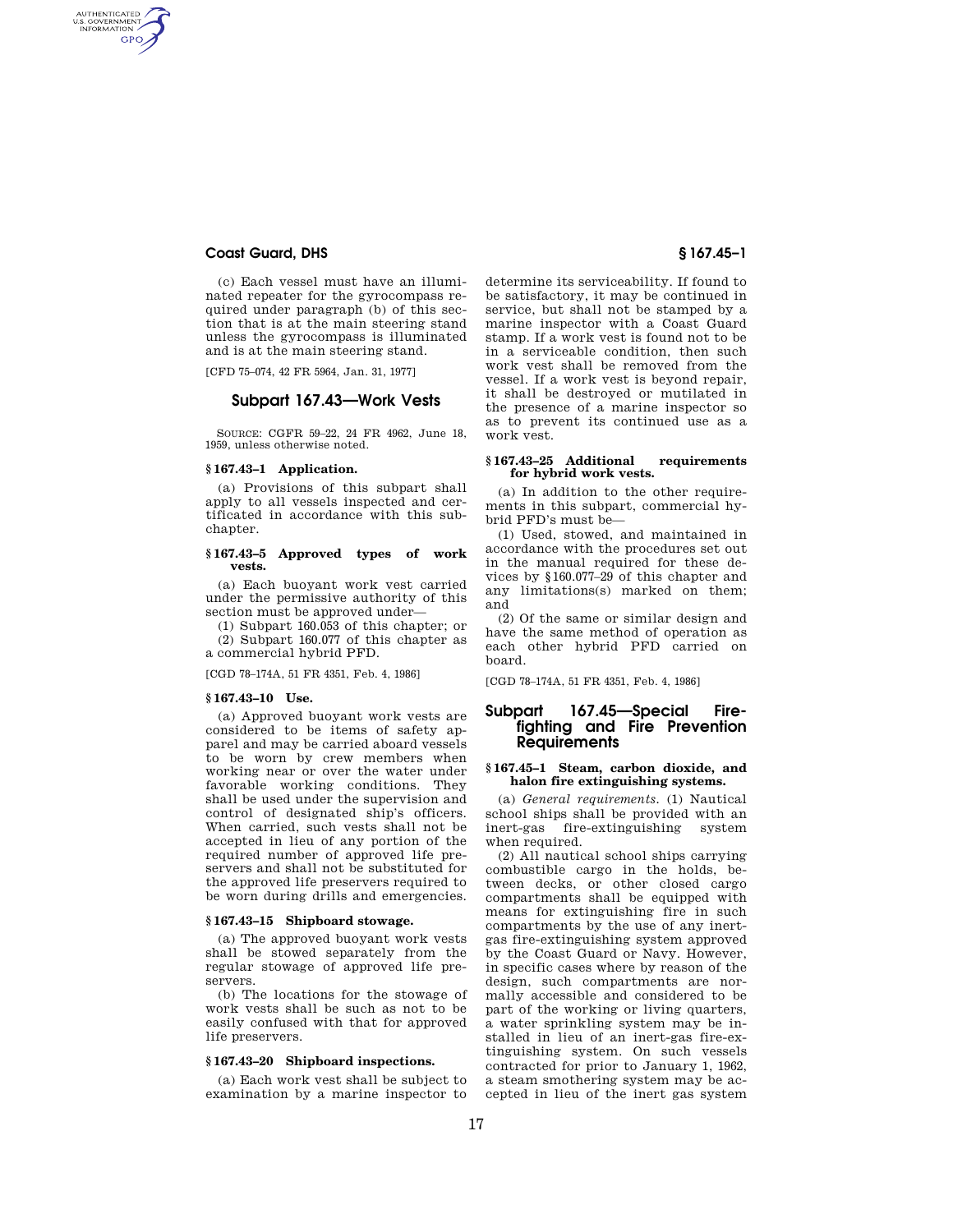for the protection of cargo holds, paint lockers, and similar spaces. However, although existing steam smothering systems may be repaired, replaced, or extended, no new systems contracted for on or after January 1, 1962, will be permitted.

(3) Cabinets, boxes, or casings inclosing manifolds or valves shall be distinctly marked in painted letters about 3 inches in height, ''Steam Fire Apparatus," or  $"CO<sub>2</sub>$  Fire Apparatus," as the case may be.

(4) Steam or gas piping fitted for extinguishing fire shall not be used for any other purpose except that it may be used for fire-detecting purposes.

(5) Pipes for conveying steam from the boilers for the purpose of extinguishing fire shall not be led into the cabins, other living spaces, or working spaces. Pipes for conveying carbon dioxide or other extinguishing vapors for the purpose of extinguishing fire shall not be led into the cabins or other living spaces.

(6) Steam smothering lines shall be tested with at least 50 pounds air pressure with ends of the smothering lines capped, or by blowing steam through the lines, and a survey made for detecting corrosion and defects, using the hammer test or such other means as may be necessary.

(7) At annual inspections, all carbon dioxide  $(CO_2)$  cylinders, whether fixed or portable, shall be examined externally and replaced if excessive corrosion is found; and all cylinders shall also be checked by weighing to determine contents and if found to be more than 10 percent under required contents of carbon dioxide, the same shall be recharged.

(8) Carbon dioxide and halon cylinders carried on board nautical school ships must be tested and marked in accordance with the requirements of §§147.60 and 147.65 of this chapter.

(9) Regarding the limitations on the use of steam smothering in subparagraph (2) of this paragraph, this does not preclude the introduction of steam into such confined spaces as boiler casings or into tanks for steaming out purposes. Such installations are not to be considered as part of any required fire extinguishing system.

**§ 167.45–1 46 CFR Ch. I (10–1–10 Edition)** 

(b) *Steam systems.* (1) As noted in subparagraph  $(a)(2)$  of this section, steam smothering systems are not permitted on nautical school ships contracted for on or after January 1, 1962, nor for new installations on vessels contracted for prior to that date. Where steam smothering systems are installed, the provisions of this paragraph shall be met.

(2) Steam for fire-extinguishing systems shall be available at a suitable pressure from the main boilers or a donkey or auxiliary boiler.

(3) The pipe lines shall be led from not more than three stations in easily accessible locations on the weather deck to each cargo hold, cargo 'tweendecks, or other closed cargo compartments, and to each cargo-oil deep tank, lamp locker, oil room, and like compartments, which lamp locker, oil room, and like compartments, shall be wholly and tightly lined with metal. The steam connections to the lamp lockers, oil rooms, and like compartments may be taken from the nearest steam supply line, independent of the extinguishing manifolds. In lamp lockers, oil rooms, and like compartments, adequate means may be provided for ventilation if suitable dampers capable of being operated from outside the spaces are fitted in each vent duct.

(4) Each pipe in the extinguishing manifolds shall be fitted with a shutoff valve plainly and permanently marked to indicate into which compartment it discharges. This requirement also applies to independent extinguishing lines.

(5) Manifold steam supply pipes shall be fitted with master valves at the manifolds, and provision shall be made for draining the manifold and individual lines to protect them against freezing. If the manifolds are located on an open deck, they shall be enclosed in a metal box.

(6) The minimum diameter of any steam fire-extinguishing pipe to a cargo hold, cargo 'tween-decks, other closed cargo compartments, or cargooil deep tank shall be one inch, the size and number of pipes to be governed by the size of the compartment. The minimum diameter of any steam fire-extinguishing pipe to a lamp locker, oil room, or like compartments, shall be three-fourths of an inch.